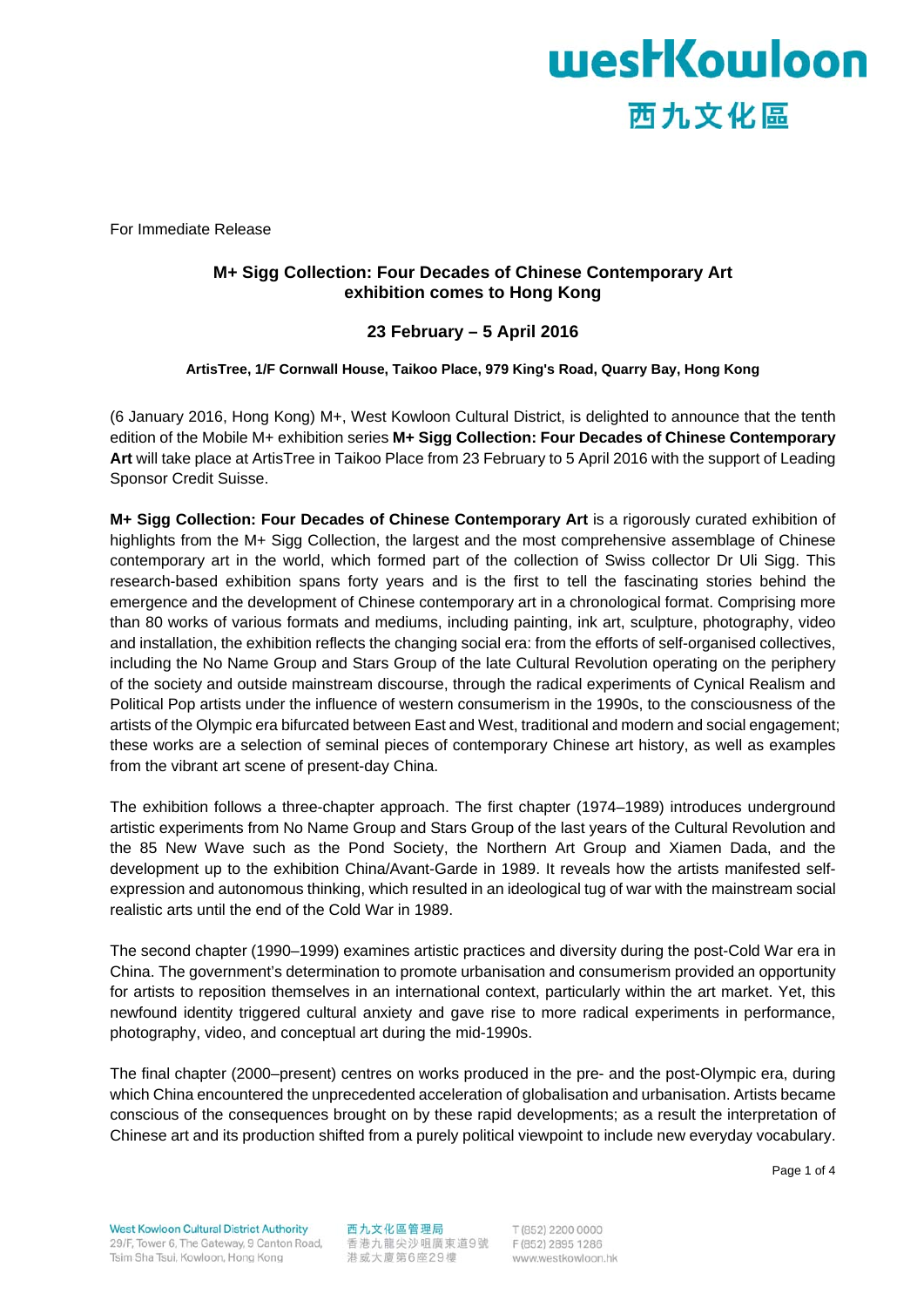# **westKowloon** 西九文化區

Some artists began to forge a new relationship with tradition, while many others re-entered the arena of 'social engagement' in response to the socio-political reality that China faces today.

The **M+ Sigg Collection: Four Decades of Chinese Contemporary Art** offers multiple entry points and crystallises one of the most remarkable art historical phenomena from the last half-century. The more than 80 works in this exhibition are mostly drawn from the M+ Sigg Collection, which consists of 1,510 Chinese contemporary artworks acquired through a donation and purchase agreement with Dr Uli Sigg, a leading collector of Chinese contemporary art, in June 2012. The M+ Sigg Collection is a coherently and systematically built museum-quality collection. This body of works functions as a historical document, representing the most culturally dynamic period in the history of modern China. It is part of the M+ Collection, which encompasses the disciplines of visual art, design and architecture, and moving image; this allows for that narration of the multi-centred, transnational, and transcultural context of twentieth and twenty-first century visual culture.

Artists in this exhibition (in alphabetical order) include: Ai Weiwei, Cao Fei, Chen Shaoxiong, Chi Xiaoning, Ding Yi, Fang Lijun, Feng Guodong, Geng Jianyi, Hai Bo, Hu Qingyan, Huang Rui, Huang Yong Ping, Kan Xuan, Li Shan, Liang Yuanwei, Lin Yilin, Liu Heung Shing, Liu Jianhua, Liu Wei (b.1965), Liu Wei (b.1972), Liu Xiaodong, Lu Qing, Ma Desheng, Qiu Shihua, Shi Xinning, Song Dong, Wang Guangle, Wang Guangyi, Wang Jin, Wang Keping, Wang Peng, Wang Xingwei, Weng Fen, Xing Danwen, Xu Zhen, Yan Lei, Yang Fudong, Yangjiang Group, Yin Xiuzhen, Yu Hong, Yu Youhan, Yue Minjun, Zeng Fanzhi, Zhan Wang, Zhang Huan, Zhang Peili, Zhang Wei, Zhang Xiaogang, Zheng Guogu, and Zheng Ziyan.

The exhibition is the inaugural presentation of the M+ Sigg Collection, owned by the West Kowloon Cultural District Authority, in Hong Kong. Following its Hong Kong debut, the exhibition will be staged elsewhere in Asia. The M+ Sigg Collection was previously presented at the Bildmuseet at Umea University in Sweden in 2014 and at the Whitworth Art Gallery in Manchester, United Kingdom in 2015. These two overseas exhibitions welcomed over 130,000 visitors to great acclaim.

**Dr Lars Nittve, Executive Director of M+**, said, "*This exhibition has been enthusiastically received in Europe, demonstrating not only the importance of the collection, but its relevance to Western audiences. We are delighted to bring this home. Although when it arrives in Hong Kong I will no longer be the Executive Director of this museum, I look forward to celebrating this important moment in the lead up to M+ opening in my role as external advisor."*

**Dr Uli Sigg** said, "*I was interested in the works created in this unpredictable milieu and in the atmosphere of a nation in total transformation*. *The M+ Sigg Collection invites a critical reflection on the short history of contemporary art in China and cultivates lucid insights into Chinese society in a historical period that in retrospect will be considered very important. Wonderful to finally see it in Hong Kong!*"

**Dr Pi Li, Sigg Senior Curator, Visual Arts, of M+** added, "*In what has been a challenging four decades in the history of Chinese art, Chinese artists have constantly navigated between domestic and global artistic, social and political tensions in their pursuit of artistic freedom. Drawing seminal pieces by key artists from the M+ Sigg Collection, this exhibition traces and illustrates the robust output of Chinese art through historical artistic movements from the late 1970s to the present day, presenting a fascinating story of the development of Chinese contemporary art."*

西九文化區管理局 香港九龍尖沙咀廣東道9號 F(852) 2895 1286 港威大廈第6座29樓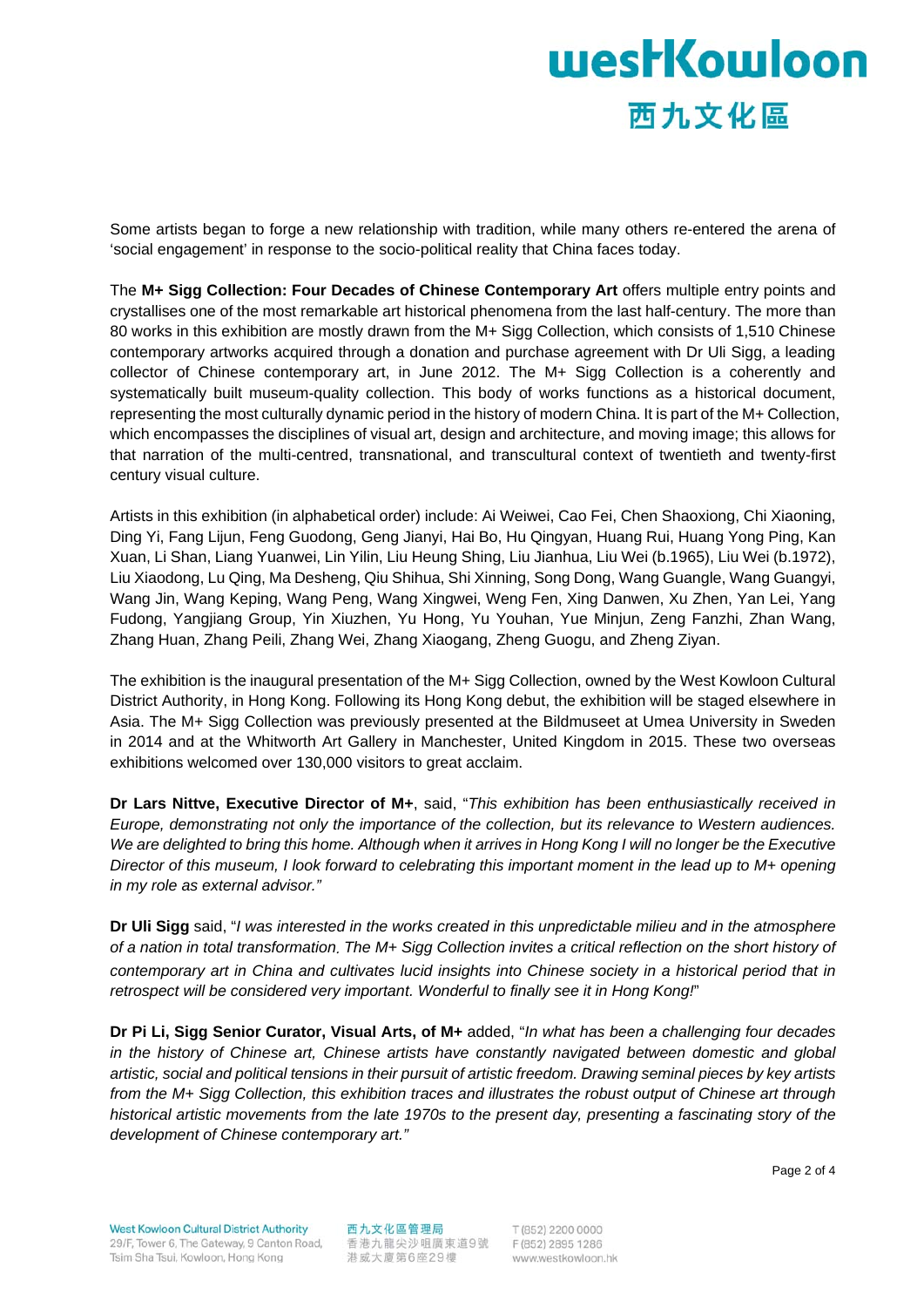# **westKowloon** 西九文化區

**Nick Adamus, Chief Operating Officer, Asia Pacific, Credit Suisse** said, "*At Credit Suisse, we are proud to be the Leading Sponsor of the West Kowloon Cultural District's M+ Sigg Collection exhibition. Cultural sponsorship is a long-standing tradition at Credit Suisse and an integral part of our corporate philosophy. Hong Kong is home to many of our clients and a critical hub for the bank in the Asia Pacific Region. Our partnership with the West Kowloon Cultural District Authority and the renowned Swiss collector Dr. Uli Sigg also underscores our commitment to contributing to the community."* 

Beginning in 2012, **Mobile M+** exhibitions were organised as a platform for experimenting in different forms of exhibition-making ahead of the museum building's 2019 opening. Mobile M+ includes: **Yau Ma Tei** (2012), **Song Dong: 36 Calendars** (2012), **Inflation!** (2013), **'You.' – Lee Kit** (2014), and **Moving Images** (2015). Future M+ exhibitions will continue at the M+ Pavilion which will open in the West Kowloon Cultural District in Summer 2016 and the M+ building is expected to open in 2019.

# # #

#### For media enquiries

Hong Kong:

Amy Lai Assistant Public Relations Manager (Media Relations) West Kowloon Cultural District Authority +852 2200-0213 / +852 6608-0909 amy.py.lai@wkcda.hk

International:

**SUTTON** Lucie Sherwood & Sybil Kot +852 2528-0792 wkcda@suttonpr.com

#### Notes to Editors

**Learning Programmes:** As part of the exhibition, M+ is presenting a series of learning programmes including a talk, guided tours, and events for teachers, hoping to encourage audiences to have a deeper engagement with and understanding of the exhibition, and to offer a broader context for discussion in the exploration of Chinese contemporary art.

**M+ Screenings:** In March the second programme of the ongoing screening series **M+ Screenings** will be programmed in conjunction with the exhibition **M+ Sigg Collection: Four Decades of Chinese Contemporary Art**. Taking place at Yau Ma Tei's Broadway Cinematheque on the weekend of 11 March, the programme is conceived as a filmic response to complement the exhibition, and brings together a selection of diverse and rarely seen moving image works, including documentary, feature film, and artist film and video, to chart the various trajectories of Chinese contemporary art in the last decades.

#### **About M+**

Page 3 of 4 M+ is the new museum for visual culture in Hong Kong. It is part of the West Kowloon Cultural District, and encompasses twentieth and twenty-first century art, design and architecture, and moving image from Hong Kong, China, Asia, and beyond. From its vantage point in one of the world's most dynamic regions, M+ will document the past, inform the present and contribute to the future of visual culture within an ever more interconnected global landscape. The museum takes a multidisciplinary approach that both challenges and

**West Kowloon Cultural District Authority** 29/F. Tower 6. The Gateway, 9 Canton Road. Tsim Sha Tsui, Kowloon, Hong Kong

西九文化區管理局 香港九龍尖沙咀廣東道9號 F(852) 2895 1286 港威大廈第6座29樓

T (852) 2200 0000 www.westkowloon.hk